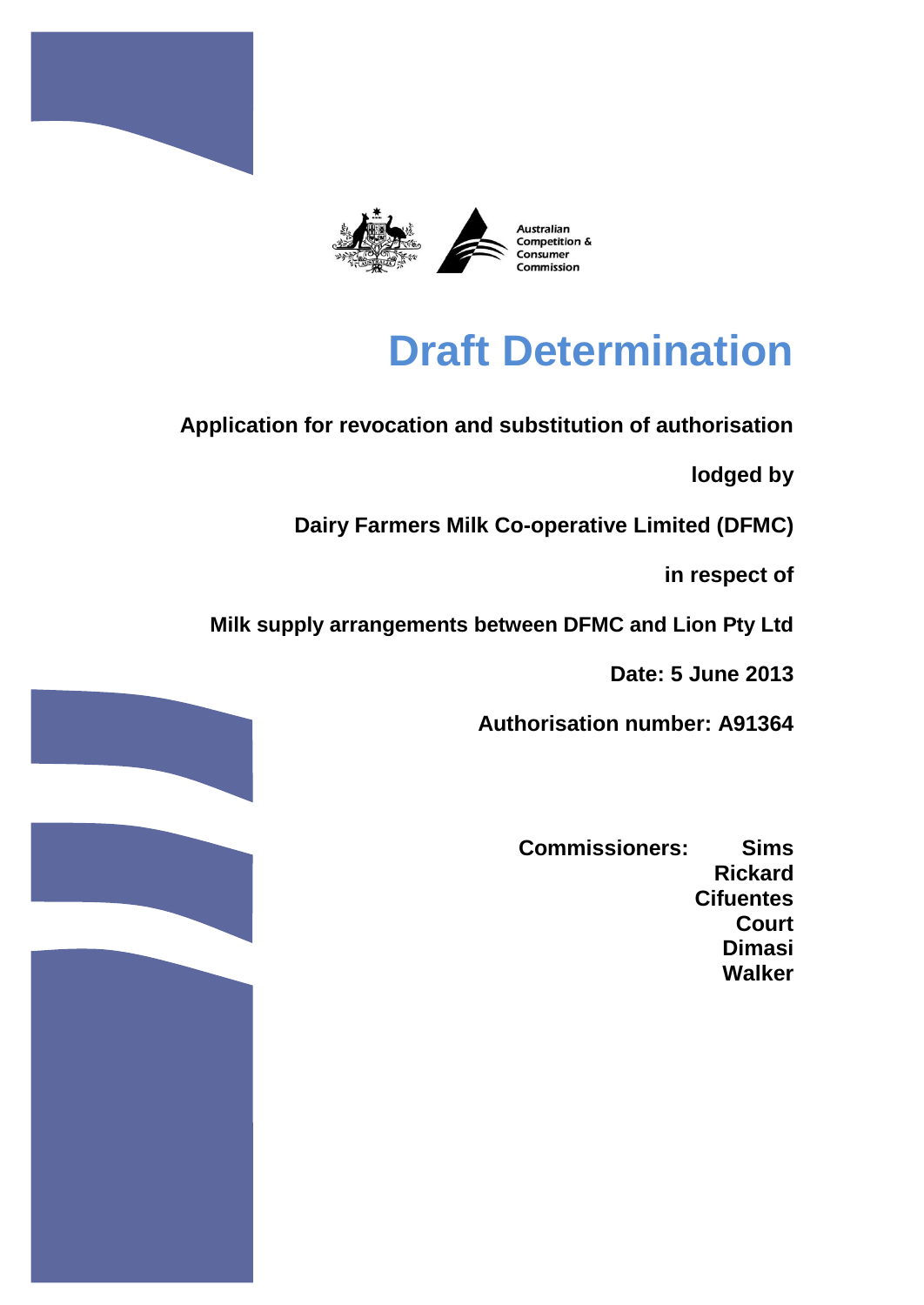### **Summary**

**The Australian Competition and Consumer Commission (ACCC) proposes to re-authorise milk supply arrangements between Dairy Farmers Milk Co-operative Limited, its members, and Dairy Farmers Pty Ltd for ten years.** 

**The ACCC will now seek further submissions in relation to this draft determination before making its final decision.** 

# **Introduction**

- 1. On 8 March 2013, the Dairy Farmers Milk Co-operative Limited (DFMC), lodged an application for the revocation of authorisation A91089 and the substitution of a new authorisation A91364 with the ACCC under section 91C (1) of the *Competition and Consumer Act 2010* (the Act) (reauthorisation).
- 2. DFMC seeks re-authorisation to make and give effect to back to back milk purchasing policies and milk pricing arrangements between DFMC, DFMC members and Dairy Farmers Pty Ltd (Lion)<sup>1</sup> by virtue of a Milk Supply Agreement (MSA)<sup>2</sup> between DFMC and Lion. The MSA sets out the terms whereby DFMC's acquisition of milk from its approximate 600 members is on the same terms as Lion's acquisition of milk from DFMC.
- 3. The clauses of the MSA are given further effect to by virtue of the agreements DFMC has entered into, and will enter into in the future, with its members to obtain milk supply.
- 4. The relevant clauses of the proposed MSA between DFMC and Lion are identical to those considered by the ACCC in 2008 $3$  except that the term of the MSA is extended to 2019. The key effects of the clauses are:

Clause 4.4 - DFMC must adopt the same milk purchasing policy (including price structure) in relation to its acquisition of milk from its members as Lion applies to its purchase of milk from DFMC

Clause 4.6.2 - DFMC must sell milk it acquires from members to Lion on the same terms and conditions relating to payment, pricing collection and quality as contained in its farmer contracts, and

Clause 5.6 - DFMC must adopt the same milk price in relation to the purchase by DFMC from its farmer suppliers of milk as DFMC received from Lion for the milk it sells to Lion.

2 A copy of the Milk Supply Agreement has been provided to the ACCC on a confidential basis.

<sup>3</sup> On 22 October 2008, the ACCC granted Authorisation A91089 until 13 November 2013, to make and give effect to the back to back arrangements between DFMC, DFMC members and Australian Cooperative Foods Limited ((ACF) now Lion)<sup>3</sup> (2008 Authorisation).

<http://transition.accc.gov.au/content/index.phtml/itemId/829411/fromItemId/401858>

l <sup>1</sup> Formerly known as Australian Co-operative Foods Limited (ACF) and now a wholly owned subsidiary of Lion Pty Ltd.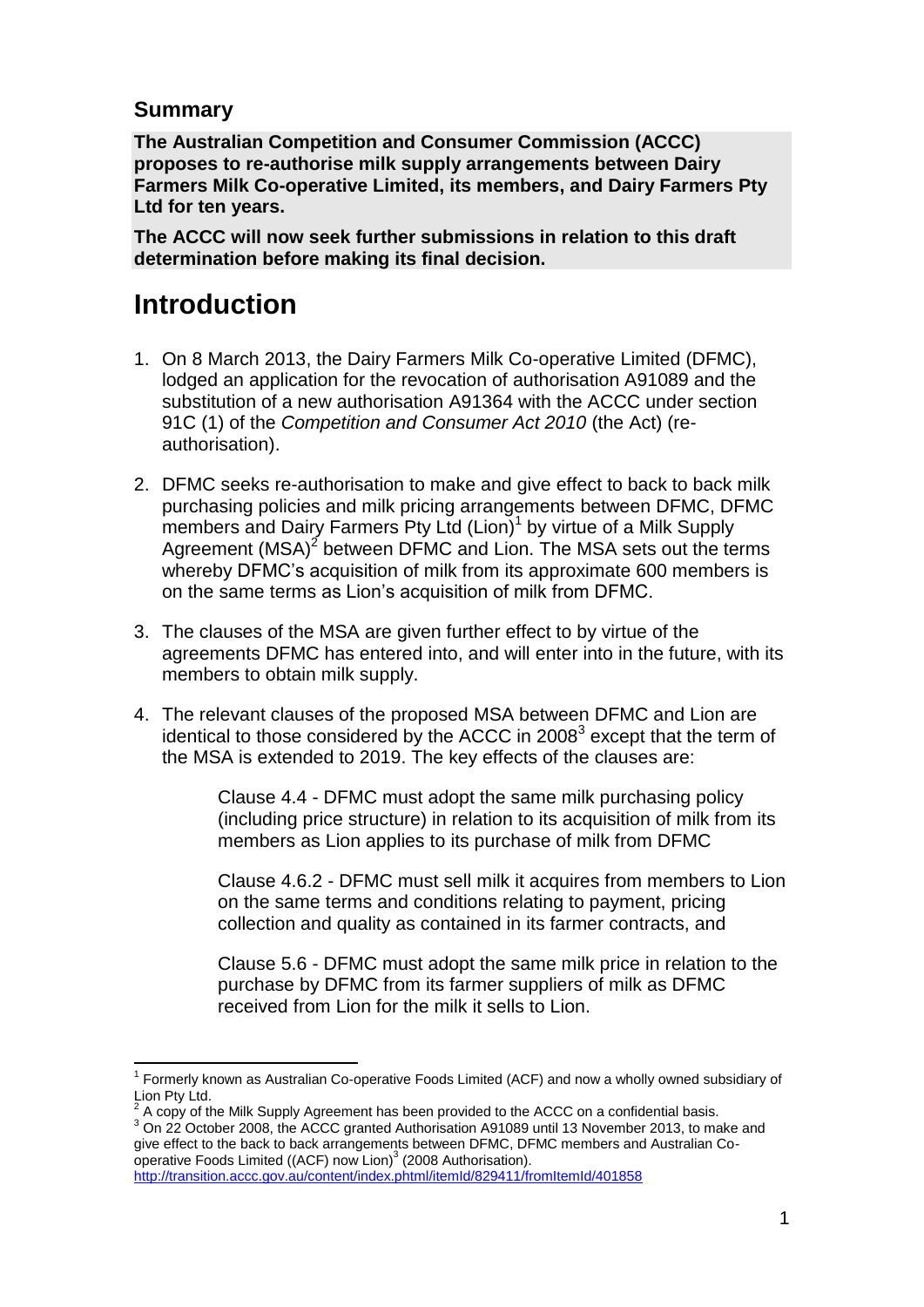- 5. DFMC seeks re-authorisation to make and give effect to the MSA which may be regarded as conduct:
	- a. fixing, controlling or maintaining the price for goods and the terms of supply of goods by DFMC members, DFMC and Lion, in contravention of the cartel conduct provisions of the Act, or
	- b. in contravention of sections 45  $(2)(a)(ii)$  and 45  $(2)(b)(ii)$  of the Act.
- 6. DFMC seeks re-authorisation for ten years, however if the ACCC is not minded to grant authorisation for this length of time, DFMC seeks authorisation until the expiry of the MSA on 30 June 2019.
- 7. The ACCC can authorise anti-competitive conduct such as cartel conduct if it is satisfied that the likely public benefits of the conduct will outweigh the likely public detriment constituted by any lessening of competition. $4$  Further details regarding DFMC's application for re-authorisation can be found on the ACCC's Public Register.<sup>5</sup>

# **DFMC**

- 8. DFMC is a trading co-operative and commenced trading following a restructure of Australian Co-operative Foods Ltd (ACF) on 29 June 2004. DFMC's principal activity is the acquisition of milk from members (pursuant to supply contracts with its members) and the sale of all such milk to Lion (pursuant to the MSA). DFMC is the owner of the milk it sells to Lion. It does not have any infrastructure for milk collection and storage and is dependent on Lion for the collection and storage of the milk which DFMC acquires from its members and on sells to Lion.
- 9. DFMC submits that membership of DFMC is voluntary and members join and leave regularly. DFMC submits that as at 30 June 2012 there were approximately 600 DFMC members across Australia, located in the relevant dairy regions, see paragraph  $15(d)$  below.<sup>6</sup>
- 10.DFMC submits that the following changes have occurred since 2008:
	- a. entry of Parmalat Australia Limited (Parmalat) in Central New South **Wales**
	- b. a reduction in the number of, and volumes of milk supplied by, DFMC members
	- c. the introduction of contracts between DFMC and farmer suppliers with shorter terms and shorter notice periods to exit
	- d. heightened countervailing power of retailers as opposed to milk processors, and

 4 The ACCC's *Guide to Authorisation* (available from the ACCC website) has more details regarding the ACCC's authorisation process.<br><sup>5</sup> http://transition.coco.gov.cv/o

<http://transition.accc.gov.au/content/index.phtml/itemId/1105941/fromItemId/278039>

<sup>&</sup>lt;sup>6</sup> This is compared to 800 members as at 30 June 2008.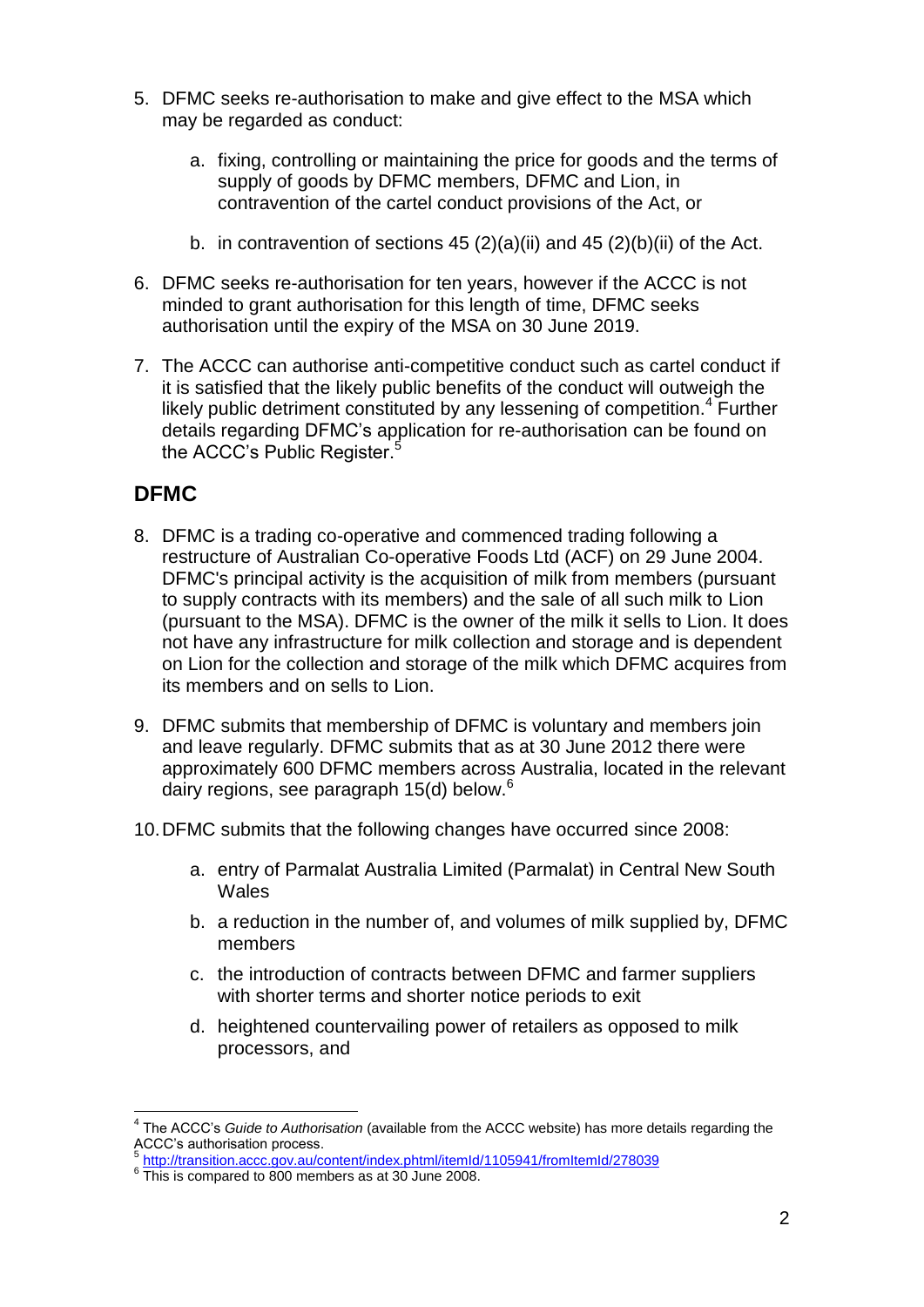- e. factory consolidation by milk processors.<sup>7</sup>
- 11.DFMC submits that these factors, when combined, mean that the impact of the milk supply arrangements on the sale of end dairy products is arguably even less significant than it was when the 2008 Authorisation was granted.

# **Public Consultation**

- 12.On 18 March 2013 the ACCC invited submissions on the application for reauthorisation from 33 potentially interested parties, including competitors such as Parmalat, industry representative bodies and dairy associations, and various state Government departments.
- 13.The ACCC received submissions from the three parties listed below. All submissions were supportive of the application:<sup>8</sup>
	- a. Australian Dairy Farmers Ltd
	- b. Queensland Dairy Farmers' Organisation, and
	- c. Queensland Department of Agriculture, Fisheries and Forestry.

# **ACCC evaluation**

14.The ACCC's evaluation of the milk supply arrangements is in accordance with the relevant net public benefit tests<sup>9</sup> contained in the Act. In broad terms, under the relevant tests the ACCC shall not grant authorisation unless it is satisfied that the likely benefit to the public would outweigh the detriment to the public, including the detriment constituted by any lessening of competition that would be likely to result.

15.In its evaluation of this application, the ACCC has taken into account:

- a. Information received from DFMC and interested party submissions. In particular, the ACCC notes that there were no objections to the reauthorisation.
- b. Information available to the ACCC regarding the 2008 Authorisation.
- c. The likely alternative future without the conduct the subject of the authorisation. The ACCC accepts that the future without the conduct would be that DFMC unilaterally negotiates milk supply prices with dairy farmers and Lion, creating greater uncertainty and increasing transaction and administrative costs. Alternatively, DFMC farmers may consider

l  $7$  The complete submission can be viewed on the ACCC Public Register at:

<http://transition.accc.gov.au/content/index.phtml/itemId/1105941/fromItemId/278039/display/application><br><sup>8</sup> All oubmissions sep he viewed on the ACCC's Public Pegister, including a list of perties sepaulted All submissions can be viewed on the ACCC's Public Register, including a list of parties consulted <http://transition.accc.gov.au/content/index.phtml/itemId/1105941/fromItemId/278039> 9

Subsections 90(5A), 90(5B), 90(6), 90(7) and 91C(7) of the Act. The relevant tests are set out in Attachment A.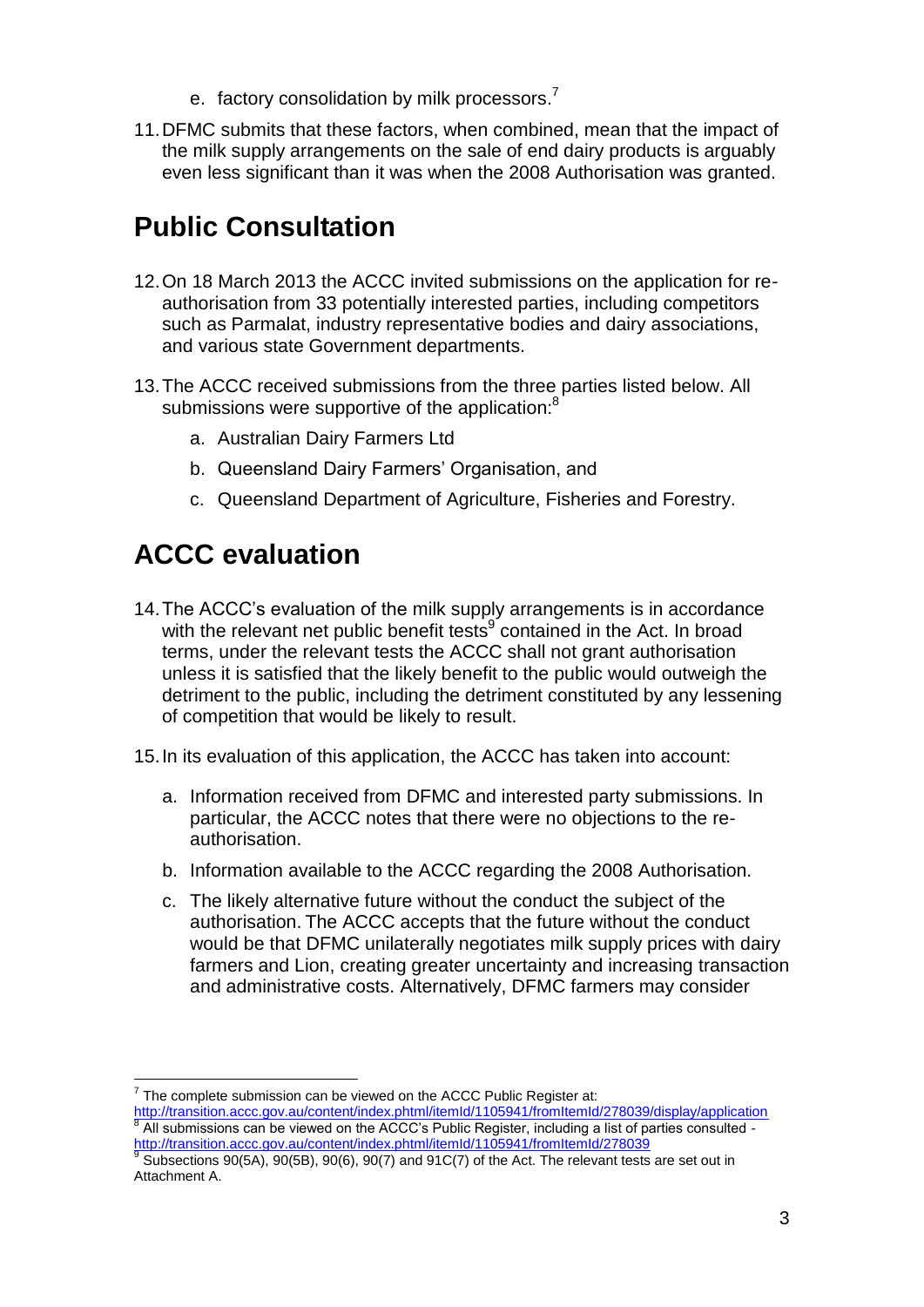entering into collective bargaining arrangements consistent with those already operating in the dairy industry under an ACCC authorisation.<sup>10</sup>

- d. The relevant areas of competition likely to be affected by the milk supply arrangements. The ACCC agrees with DFMC that the milk supply arrangements will directly impact the acquisition of raw milk by milk processors in the following areas:
	- North Queensland
	- South East Queensland and Northern New South Wales
	- New South Wales
	- Riverina/Northern Victoria (Gippsland), and
	- Western Victoria/South Australia
- e. The ACCC considers some downstream markets may also be relevant such as the markets for the wholesale supply of fresh and flavoured milk and the markets for the wholesale supply of other manufactured dairy products.
- f. These areas of competition were considered relevant in the 2008 Authorisation and are supported by DFMC.
- g. The ten year authorisation period requested.

## **Public Benefits**

- 16.In line with the 2008 Authorisation, DFMC submits that the milk supply arrangements have led, and will continue to lead to the following public benefits:
	- a. certainty of supply for DFMC, Lion and DFMC members through continuation of existing milk supply arrangements
	- b. transaction cost savings and greater input into supply contracts for DFMC members and Lion; and
	- c. greater farmer input into milk pricing and milk policies.

#### *Certainty of supply*

- 17.DFMC submits that the concurrent ability of individual members to freely select the duration of their supply contract, and the guarantee that all of a member's milk will be acquired for the period of their supply contract, has resulted in increased farmer efficiency.
- 18.For example, DFMC notes that it has received member feedback that the ability to select a 3 year supply contract in the knowledge that all their milk will be acquired has provided them with increased certainty to make the necessary significant capital and other investments to improve their production processes and increase their long-term efficiency, contributing to dynamic efficiency. Meanwhile, for other members, the ability to select a relatively short-term contract (e.g. 1 year) knowing that all their milk will be

l  $10$  In 2011, the ACCC granted authorisation A91263 for ten years, with conditions, to allow dairy farmers to collectively bargain the terms and conditions of their supply contacts with milk processors.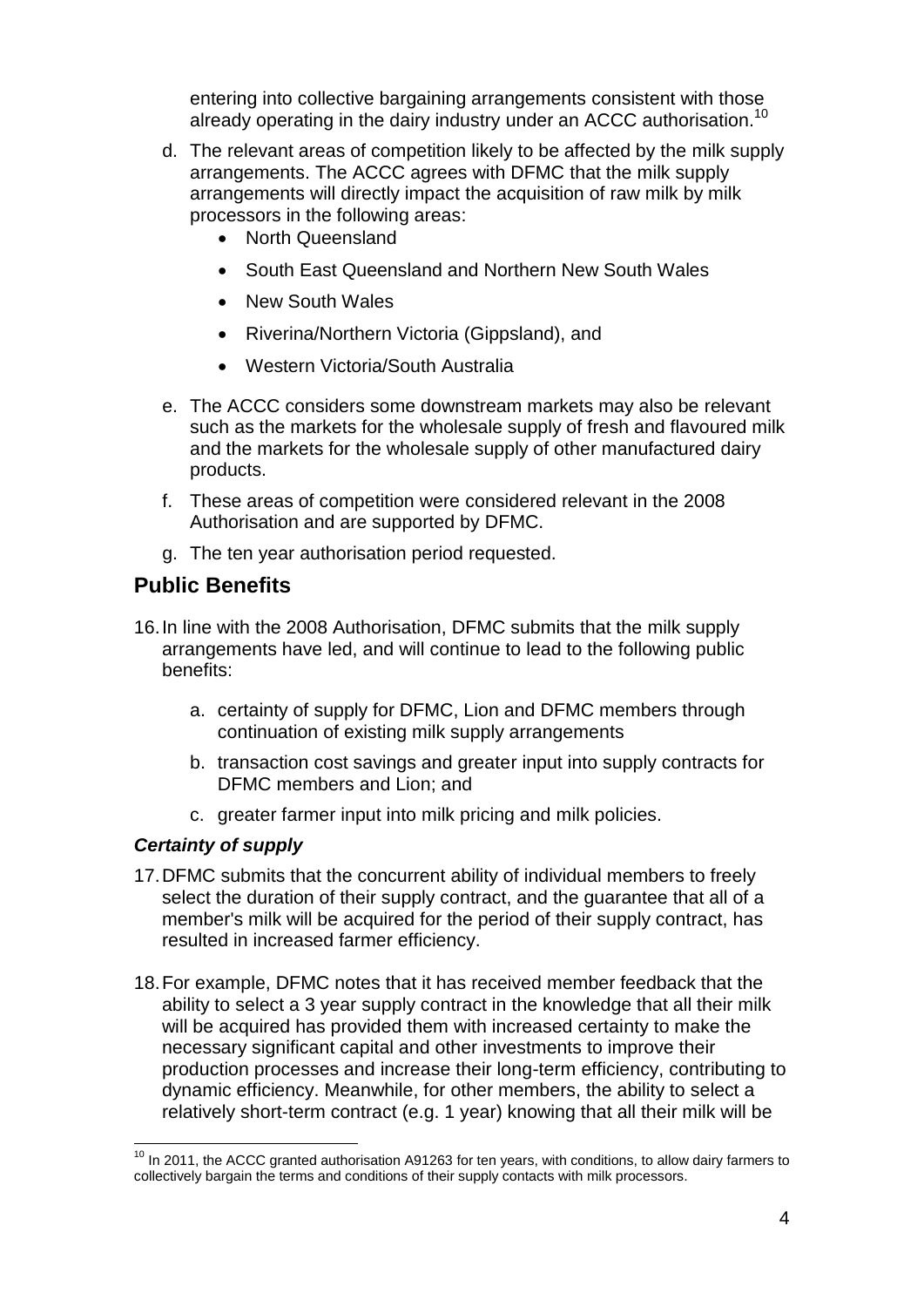acquired, has enabled them to maximise their production of milk whilst maintaining the flexibility to switch to supplying an alternate processor, should the alternate processor offer more attractive commercial terms.

#### *Transaction cost savings*

19.DFMC submits that the 2008 Authorisation has reduced the need for individual farmers to gather their own information on milk prices and has reduced total administrative costs that would be incurred by hundreds of farmers individually seeking legal and business advice on the merits of entering into a supply contract with Lion. Lion too, is able to negotiate and determine pricing and supply terms with a single party.

#### *Greater farmer input*

- *20.*DFMC submits that since the 2008 Authorisation, it has provided numerous services to its members that have led to greater farmer input in contract negotiations with Lion, as well as higher levels of farmer engagement and understanding of milk pricing, milk standards and supply terms. For example, DFMC notes that it holds multiple member meetings each year in every region. During member meetings, DFMC both provides information to members, and garners feedback from members on numerous topics including desired amendments to standard supply terms as well as milk pricing.
- *21.*DFMC submits that increased input into contracts has led to more efficient outcomes including better farm practices, greater compliance with milk standards and pricing that is likely to more closely correspond to efficient raw milk prices.

#### *ACCC view on public benefits*

- 22.The ACCC accepts that the milk supply arrangements have, and are likely to continue, to provide substantial transaction cost savings for DFMC members, DFMC and Lion. The ACCC is of the view that transaction cost savings in undertaking a single negotiation process, rather than a series of individual contractual negotiations between the parties, would not be captured without the proposed milk supply arrangements. The ACCC notes that as of June 2012, there were approximately 600 DFMC members across Australia.
- 23.The ACCC also accepts DFMC's submission that its role in representing DFMC farmers extends beyond negotiating milk supply arrangements and extends to the comprehensive gathering of information on trends and pricing for dairy products both in the Australian market and the world market. The ACCC is of the view that DFMC members are likely to benefit from DFMC undertaking this information gathering and market research in preparation for negotiations on their behalf with Lion. This is also likely to further improve the transparency and reduce information asymmetry for DFMC farmers regarding market conditions.
- 24.Further, the ACCC is of the view that negotiations between DFMC and Lion, on behalf of DFMC farmers, are likely to improve the level of input DFMC farmers have in contractual negotiations by addressing common contractual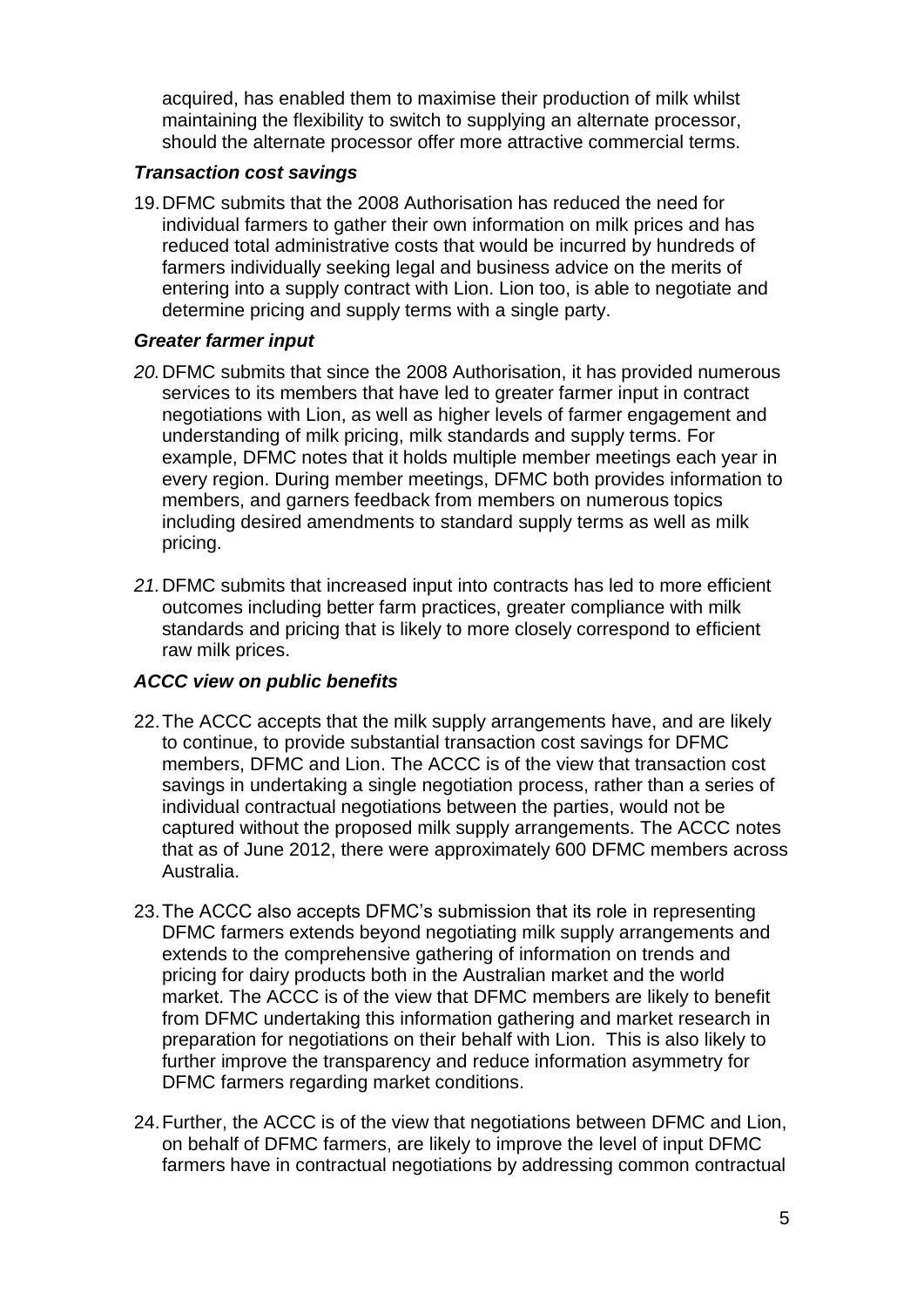issues, such as pricing, terms and conditions, timing and delivery, in a more efficient and effective manner.

25.The ACCC considers that the milk supply arrangements are likely to continue to result in public benefit through providing certainty for DFMC, DFMC farmers and Lion in terms of their rights and obligations in respect to the supply chain. This in turn allows all parties to make better informed decisions and provides certainty over the life of the supply agreements entered into.

## **Public Detriments**

- *26.*DFMC submits that the milk supply arrangements result in no significant public detriments. In relation to the potential effect on competition, DFMC submits:
	- a. Factors identified in the 2008 Authorisation<sup>11</sup> continue to constrain the prices negotiated for milk.
	- a. DFMC's pricing has been in line with prevailing market prices since the 2008 Authorisation was granted.
	- b. Although exports as a proportion of milk production have fallen from approximately 45% to 38%, exports continue to represent a significant proportion of milk production, and world milk prices have a significant impact on Australian milk prices, including those negotiated between Lion and DFMC.
	- c. Even with the milk supply arrangements in place between Lion and DFMC, DFMC farmer members continue to be in a position to move their supply freely, either to third party processors or directly to Lion. Therefore, DFMC is not in a position to lock up a significant section of the farmer base or raise barriers to entry by expansion to other processors.
	- d. DFMC represents fewer members and less milk volume than it did when applying for the 2008 Authorisation and DFMC covers a smaller proportion of the farmer base than it did when the 2008 Authorisation was granted.

#### *ACCC view on public detriments*

- 27.The ACCC considers that agreements between competitors which influence the pricing decisions of market participants have the potential to result in allocative inefficiencies. That is, they can move prices away from levels that would be set in a competitive market. In this case, public detriment may arise if the prices negotiated were artificially higher or lower than they otherwise would be in the absence of the milk supply arrangements.
- 28.Public detriments may also arise if a horizontal agreement creates or enhances the potential for coordinated (rather than competitive) conduct on

l <sup>11</sup> Authorisation A91089 Final Determination paragraph 6.43.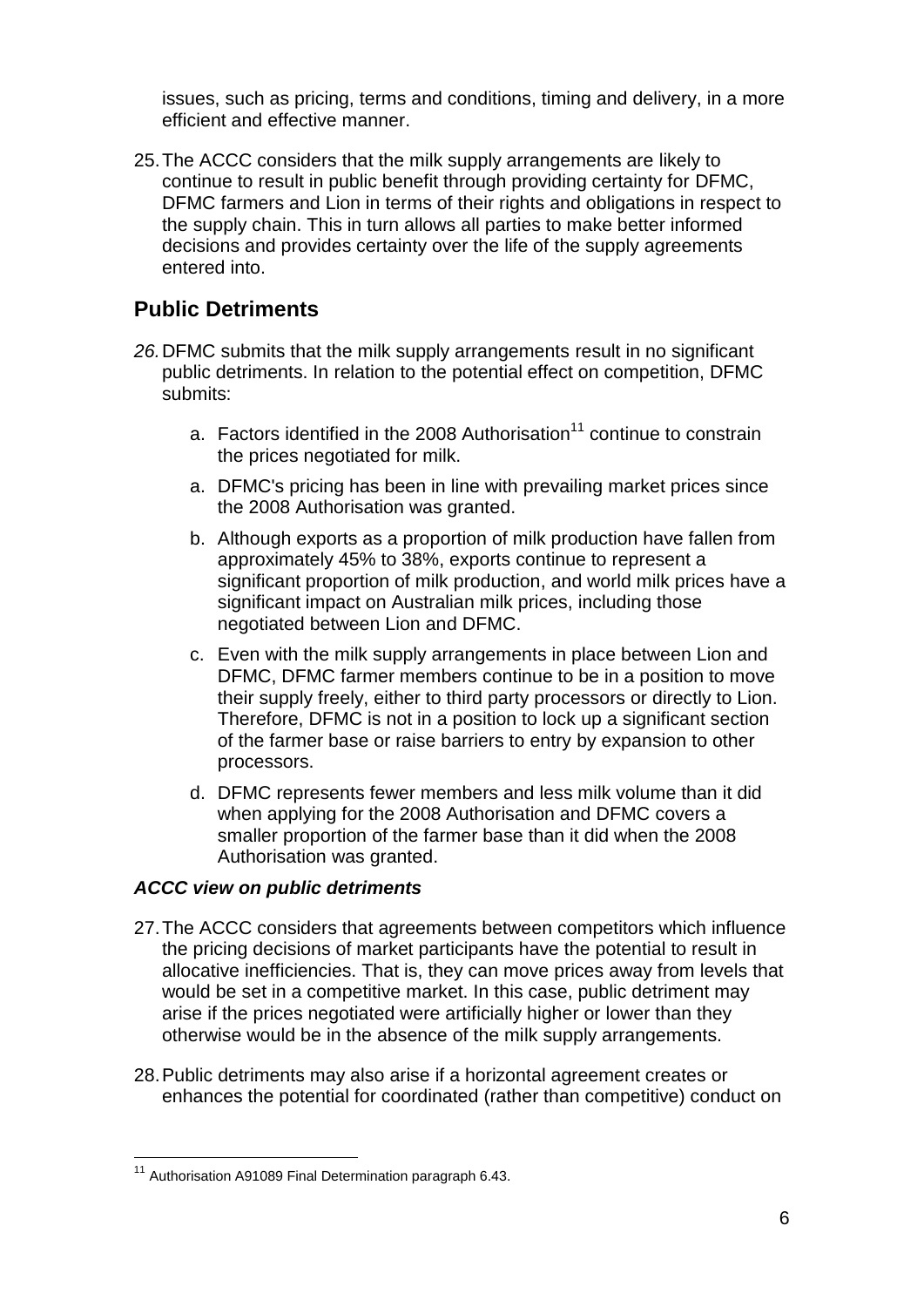other matters that are beyond the scope of the agreement, as well as across the market more generally.

- 29.However, in this instance, and consistent with the 2008 Authorisation, the ACCC considers that the proposed milk supply arrangements, have resulted, and are likely to continue to result, in little public detriment.
- 30.The ACCC notes that even with the milk supply arrangements in place, Lion can still acquire additional milk from entities other than DFMC, and/or directly from DFMC members. Further, the ACCC accepts that due to changes to farmers' contracts since 2008, farmers can now more easily terminate their contracts with DFMC by giving at least three months written notice.<sup>12</sup> Farmers coming off contract have had the option to enter into new farmer contracts with DFMC for 1, 2, or 3 years. Shorter farmer contracts and more flexible conditions make it easier for farmers to supply other processors, or to seek to supply Lion directly should they prefer. Finally, the ACCC notes that since 2008, the ACCC has not received any submissions raising competition concerns from industry participants or competitors of DFMC with respect to the 2008 Authorisation.

### **Balance of benefits and detriments**

31.For the reasons outlined in this draft determination, the ACCC considers that in all the circumstances the conduct for which authorisation is sought is likely to result in a public benefit that would outweigh the detriment to the public constituted by any lessening of competition arising from the conduct in accordance with tests found in sections 90(6), 90(7), 90(5A) and 90(5B) of the Act.

#### *Length of authorisation*

l

- 32.The ACCC considers it is appropriate to grant re-authorisation for the period requested, that is ten years.
- 33.Authorisation A91089 expires on 13 November 2013 which was when the MSA was initially due to expire. However, following a letter of extension between DFMC and Lion the MSA now expires on 30 June 2019, and could potentially be extended further. The ACCC is of the view that granting authorisation for a period of ten years is consistent with similar authorisations granted recently in the dairy industry. Further, the ACCC notes that the milk supply arrangements have been operating since 2008 without concerns being raised with the ACCC.
- 34.The ACCC notes that it may review an authorisation prior to its expiry if, among other things, there has been a material change in circumstances since the authorisation was granted.

 $12$  Previously 6 months notice in writing was required, except in limited circumstances.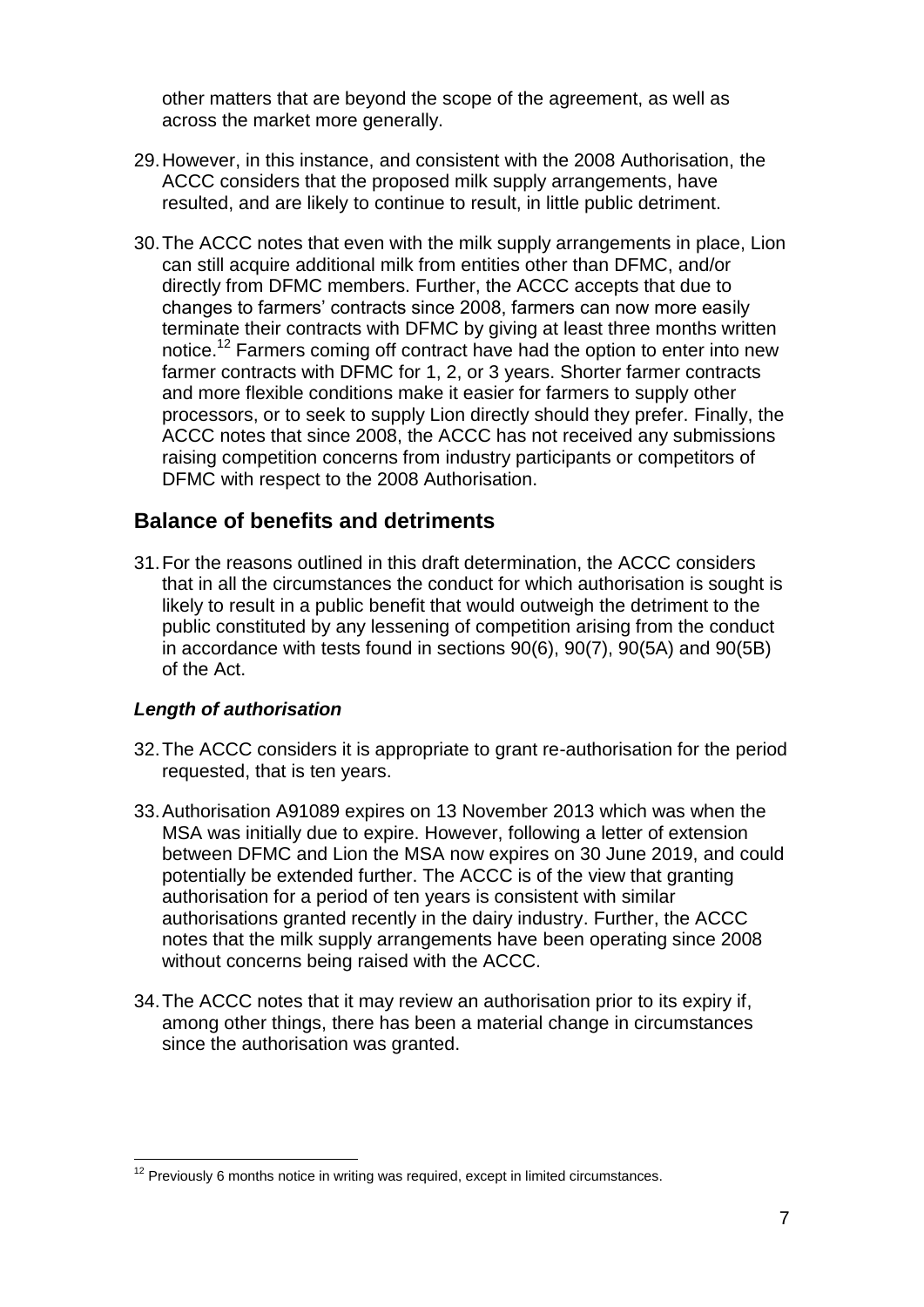# **Draft determination**

# **The application**

- 35.On 8 March 2013, the Dairy Farmers Milk Co-operative Limited (DFMC), lodged an application for the revocation of authorisation A91089 and the substitution of a new authorisation A91364 with the ACCC under section 91C (1) of the Act (re-authorisation).
- 36.In order for the ACCC to re-authorise the milk supply arrangements, the ACCC must consider the application for re-authorisation under the same statutory tests as if it was a new application for authorisation under section 88 of the Act. The relevant sections are:
	- section 88(1) of the Act to make and give effect to a contract or arrangement, or arrive at an understanding, a provision of which would have the purpose, or would have or might have the effect, of substantially lessening competition within the meaning of section 45 of the Act.
	- section 88(1A) of the Act to make and give effect to a contract or arrangement, or arrive at an understanding a provision of which would be, or might be, a cartel provision (other than a provision which would also be, or might also be, an exclusionary provision within the meaning of section 45 of that Act).

# **Draft determination**

- 37.For the reasons set out in this draft determination, the ACCC is satisfied that the tests in sections 90(5A), 90(5B), 90(6), 90(7) and 91C(7) of the Act are met.<sup>13</sup>
- 38.Accordingly, the ACCC proposes to revoke authorisation A91089 and grant a new authorisation A91364 in substitution. The proposed substitute authorisation is to Dairy Farmers Milk Co-operative Limited (DFMC) to make and give effect to back to back milk purchasing policies and back to back milk pricing arrangements, under the Milk Supply Agreement between DFMC, DFMC members and Dairy Farmers Pty Ltd (Lion). The ACCC proposes to grant the substitute authorisation for ten years.
- 39.This draft determination is made on 5 June 2013.

# **Further submissions**

40.The ACCC will now seek further submissions from interested parties. In addition, DFMC or any other interested party may request that the ACCC hold a conference to discuss the draft determination, pursuant to section 90A of the Act.

l <sup>13</sup> See Attachment A.